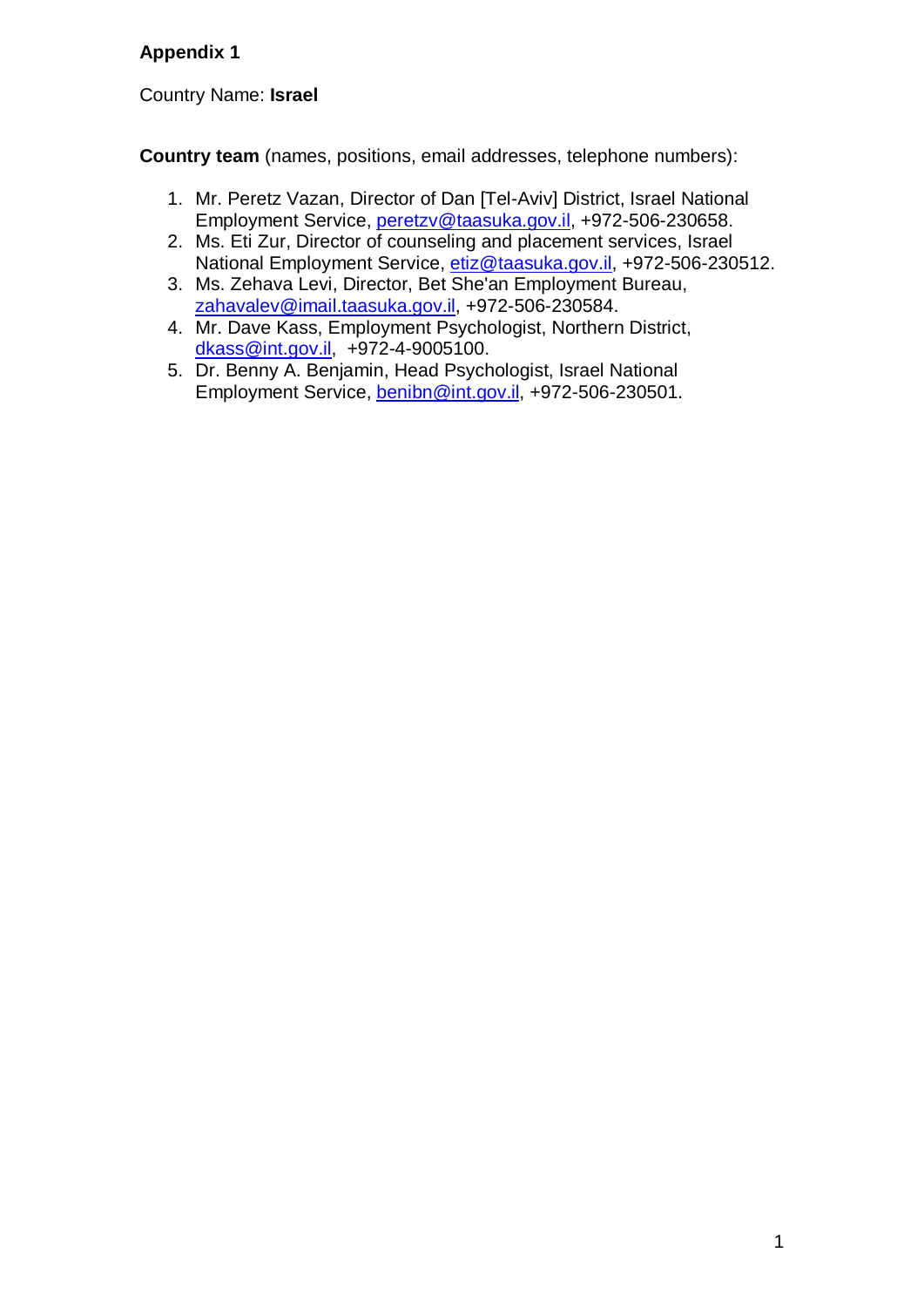**Section 1**

#### **A brief outline of your country – demographics, population and career service provision – target groups and providers (maximum 300 words)**

# **Geography**

Israel is a small country with a very diverse geography: [desert](http://en.wikipedia.org/wiki/Desert) conditions in the south, and forested mountains in the north. [Israel,](http://en.wikipedia.org/wiki/Israel) whose capital is Jerusalem, is located at the eastern end of the [Mediterranean Sea](http://en.wikipedia.org/wiki/Mediterranean_Sea) in western [Asia.](http://en.wikipedia.org/wiki/Asia) It is bounded to the north by [Lebanon,](http://en.wikipedia.org/wiki/Lebanon) the northeast by [Syria,](http://en.wikipedia.org/wiki/Syria) the east by [Jordan](http://en.wikipedia.org/wiki/Jordan) and the [West Bank,](http://en.wikipedia.org/wiki/West_Bank) and to the southwest by [Egypt,](http://en.wikipedia.org/wiki/Egypt) with this border also being the border between Asia and [Africa.](http://en.wikipedia.org/wiki/Africa) West of Israel is the [Mediterranean Sea,](http://en.wikipedia.org/wiki/Mediterranean_Sea) which makes up the majority of Israel's 273 kilometres coastline. Israel has a small coastline on the [Red Sea](http://en.wikipedia.org/wiki/Red_Sea) in the south, bordering the Jordanian town of Akaba.

## **Demography**

According to the Israel Central Bureau of Statistics, in 2010 the population of Israel was approximately 7.7 million people, of whom 75% were Jews, 20% Arabs, (18% Muslims and 2% Christians), and the rest various other minorities, among whom the Druze were the largest (1.5%). Approximately 68% of the Jews are Israeli-born, with the remainder having immigrated from Europe and America (approx. 22%, mostly from the Former Soviet Union), and from Asia and Africa (approx. 10%, mostly from Ethiopia). With respect to religious affiliation of Israeli Jews above the age of 20, 20% consider themselves "secular", 55% "traditional", 17% orthodox, and 8% ultra-orthodox (*haredi*).

# **Labour market**

Reports of the Israel Central Bureau of Statistics (2008) show that the labor force participation rate (LFPR) in Israel in 2008 was 70.9% for aged 24-65: for the Jewish population LFPR was 77.5% (for OECD countries it was 72.0%), 81.7% for men (similar to OECD countries) and 73.5% for women (significantly higher than for the OECD countries, 61.6%); for the Arab population LFPR in those ages was 48.4%, 72.1% for men and only 24.0% for women; for the ultra-orthodox at those ages LFPR was 48.6%, only 40.4% for men and 56.7% for women. An important national target for the coming years is to increase participation in the labor market for all population sectors, especially among ultra-orthodox Jewish men and Arab women.

# E**ducation**

Education is compulsory for 11 years and free for all children between 5 and 15 years of age. Recent years has seen a significant increase in the number of Israeli colleges [beyond the country's 8 veteran research universities] providing undergraduate and Master level graduate studies throughout the country, as well as by new majors and fields of study emerging in academic studies (e.g., biotechnology). The universities and the many of the public colleges provide special one-year preparatory programs aimed at boosting chances for admission to higher education institutions. A large proportion of participants enrolled in these programs come from Israel's peripheral regions and many from families with lower than average SES.

## **Main national career guidance services**

Career guidance services are typically offered from the post-high school level, in post-secondary educational institutions and in other private and public facilities. The largest single provider of employment and career guidance today is the Israel National Employment Service with each of the 70 employment offices staffed by a trained para-professional employment counselor and providing referrals to contracted vocational psychologists for career counseling and testing.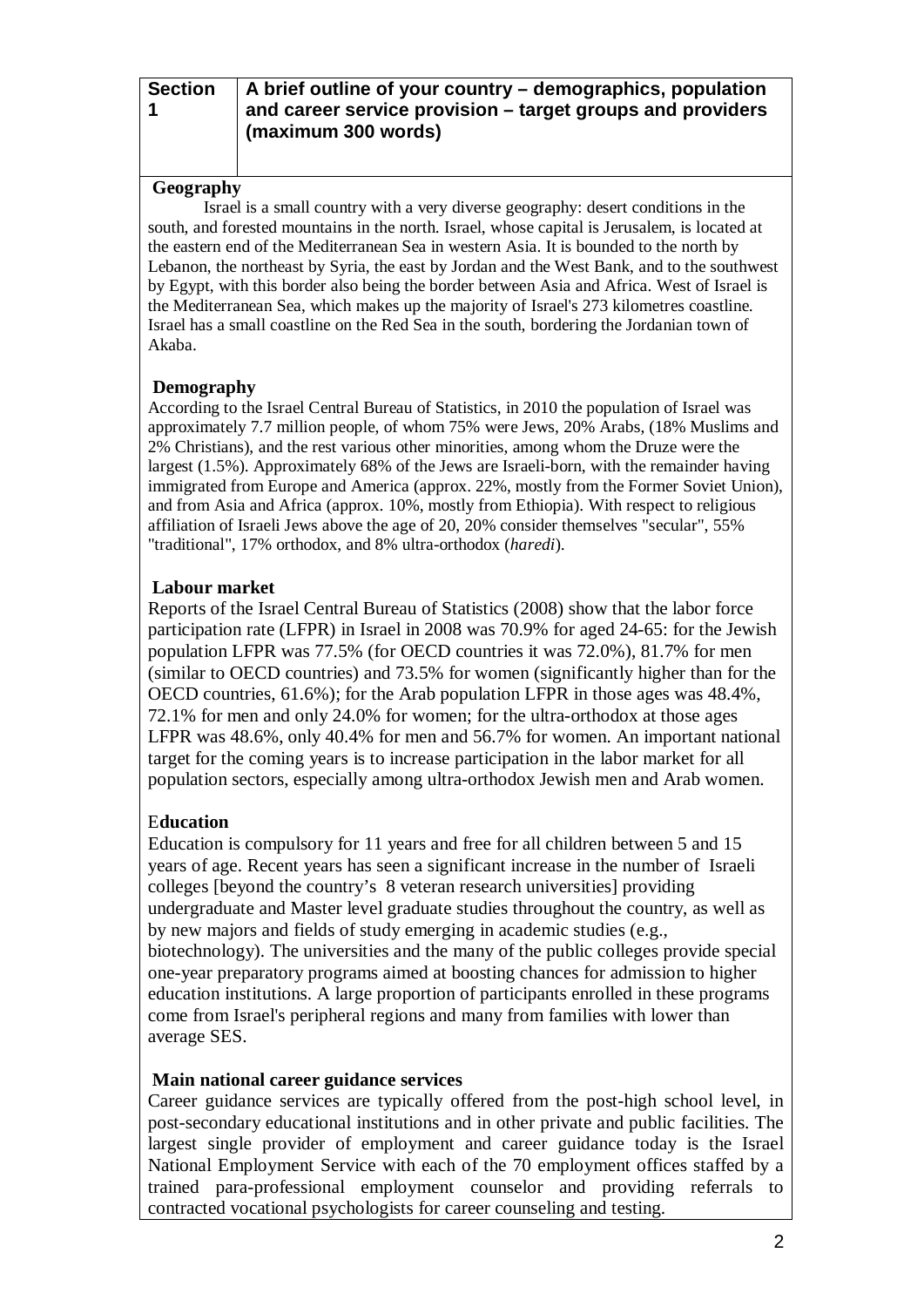| <b>Section 2</b>                                                                                                                                                                                                                                                                                                                                                                                                               | Taking each of the four general symposium themes<br>(see below), describe the two greatest strengths and<br>two greatest weaknesses relating to each theme in<br>your country (maximum 100 words for each strength<br>and weakness; therefore maximum 400 words per<br>theme and maximum 1,600 words in this section). |                                                                                                                                                                                                                                                                                                                                                                                                                                                                                                                                                 |  |  |
|--------------------------------------------------------------------------------------------------------------------------------------------------------------------------------------------------------------------------------------------------------------------------------------------------------------------------------------------------------------------------------------------------------------------------------|------------------------------------------------------------------------------------------------------------------------------------------------------------------------------------------------------------------------------------------------------------------------------------------------------------------------|-------------------------------------------------------------------------------------------------------------------------------------------------------------------------------------------------------------------------------------------------------------------------------------------------------------------------------------------------------------------------------------------------------------------------------------------------------------------------------------------------------------------------------------------------|--|--|
| Theme 1: Political, economic and social changes and the changing role<br>of career guidance and career guidance policies                                                                                                                                                                                                                                                                                                       |                                                                                                                                                                                                                                                                                                                        |                                                                                                                                                                                                                                                                                                                                                                                                                                                                                                                                                 |  |  |
| <b>Strength 1</b>                                                                                                                                                                                                                                                                                                                                                                                                              |                                                                                                                                                                                                                                                                                                                        | <b>Weakness1</b>                                                                                                                                                                                                                                                                                                                                                                                                                                                                                                                                |  |  |
| <b>Families have traditionally</b><br>received monthly government child<br>allowances, which have been<br>reduced in recent years. This has<br>prompted certain sectors of the<br>population, who have otherwise<br>distanced themselves from the<br>workforce, to now seek<br>appropriate remunerative<br>employment. This has fed the<br>need for trained career guidance<br>professionals with multi-cultural<br>expertise. |                                                                                                                                                                                                                                                                                                                        | Israel's school system through high<br>school has yet to place career<br>information and guidance as a priority.<br>Rather, many other social and life skills<br>are being addressed in the school<br>setting. In addition, the compulsory 3-<br>year army duty [from age 18-21] has<br>delayed much of career planning to the<br>early 20's, often resulting in career<br>decisions being made with less than full<br>information and without the developing<br>career maturity often characteristic of<br>other western educational programs. |  |  |
| <b>Strength 2</b>                                                                                                                                                                                                                                                                                                                                                                                                              |                                                                                                                                                                                                                                                                                                                        | <b>Weakness 2</b>                                                                                                                                                                                                                                                                                                                                                                                                                                                                                                                               |  |  |
| Increasing outsourcing [partial<br>privatization] of professional<br>career services by public<br>institutions [eg., Employment<br>Service, Labor ministry, Defense<br>ministry, Immigrant absorption<br>ministry] offers more opportunities<br>for professional services for State-<br>wide previously underserved<br>peripheral populations.                                                                                 |                                                                                                                                                                                                                                                                                                                        | Introduction of controversial welfare to<br>work schemes has shown a degree of<br>effectiveness in advancing hard to place<br>individuals, but the jury is still out<br>regarding the recommended package of<br>cost-efficient services.                                                                                                                                                                                                                                                                                                        |  |  |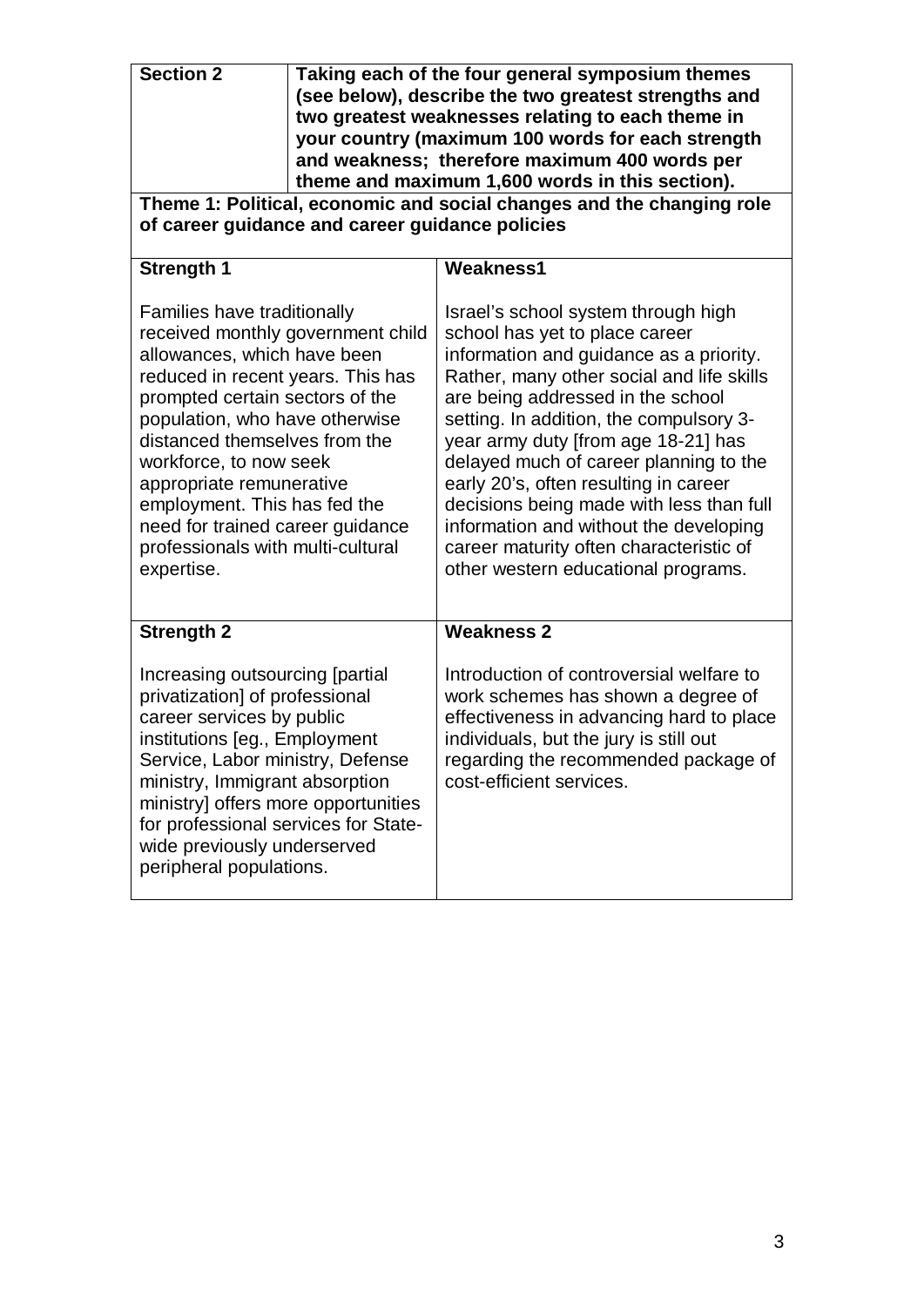# **Theme 2: Lifelong guidance policy as a part of integrated human resource development policies – challenges and opportunities**

| <b>Strength 1</b>                                                                                                                                                                                                                                                                                                                                                                                                                                                                                                                                                              | <b>Weakness 1</b>                                                                                                                                                                                                                                                                                                                                                     |  |  |  |
|--------------------------------------------------------------------------------------------------------------------------------------------------------------------------------------------------------------------------------------------------------------------------------------------------------------------------------------------------------------------------------------------------------------------------------------------------------------------------------------------------------------------------------------------------------------------------------|-----------------------------------------------------------------------------------------------------------------------------------------------------------------------------------------------------------------------------------------------------------------------------------------------------------------------------------------------------------------------|--|--|--|
| With a dynamic labor market,<br>including fewer tenured positions,<br>more employment mobility [forced or<br>voluntary] tends to generate more<br>need for career consultation. In a<br>small country, certain professions<br>may become saturated, requiring<br>retraining, early pensioners with<br>longer life-span are more likely to<br>seek consultation in order to plan<br>their less structured active years. A<br>growing Internet presence with career<br>information and participatory career<br>forums will allow life-long access to<br>most population sectors. | Life-long guidance is still far from<br>being institutionalized in Israel.<br>Current counseling and guidance<br>programs tend to be time-bound at<br>traditional career decision points,<br>especially post-Army training or<br>educational deliberation.                                                                                                            |  |  |  |
| <b>Strength 2</b>                                                                                                                                                                                                                                                                                                                                                                                                                                                                                                                                                              | <b>Weakness 2</b>                                                                                                                                                                                                                                                                                                                                                     |  |  |  |
| The coaching profession has<br>expanded greatly in recent years to<br>include highly trained professionals,<br>albeit in a currently unregulated field.<br>One of the key coaching areas of<br>emphasis is career-related issues,<br>such as fulfilling career ambitions,<br>retraining, and resolving work-related<br>interpersonal conflicts. Positive<br>outcomes have been derived from<br>individual and group coaching<br>interventions, especially empowering<br>under-served and income assurance<br>populations.                                                      | An abundance of non-profits and<br>NGO's have taken up providing<br>under- served population sectors<br>employment-related services. Aside<br>from making important contributions<br>to these populations, this trend<br>reflects a shirking of government<br>responsibility, with currently<br>insufficient coordination and quality<br>control among the providers. |  |  |  |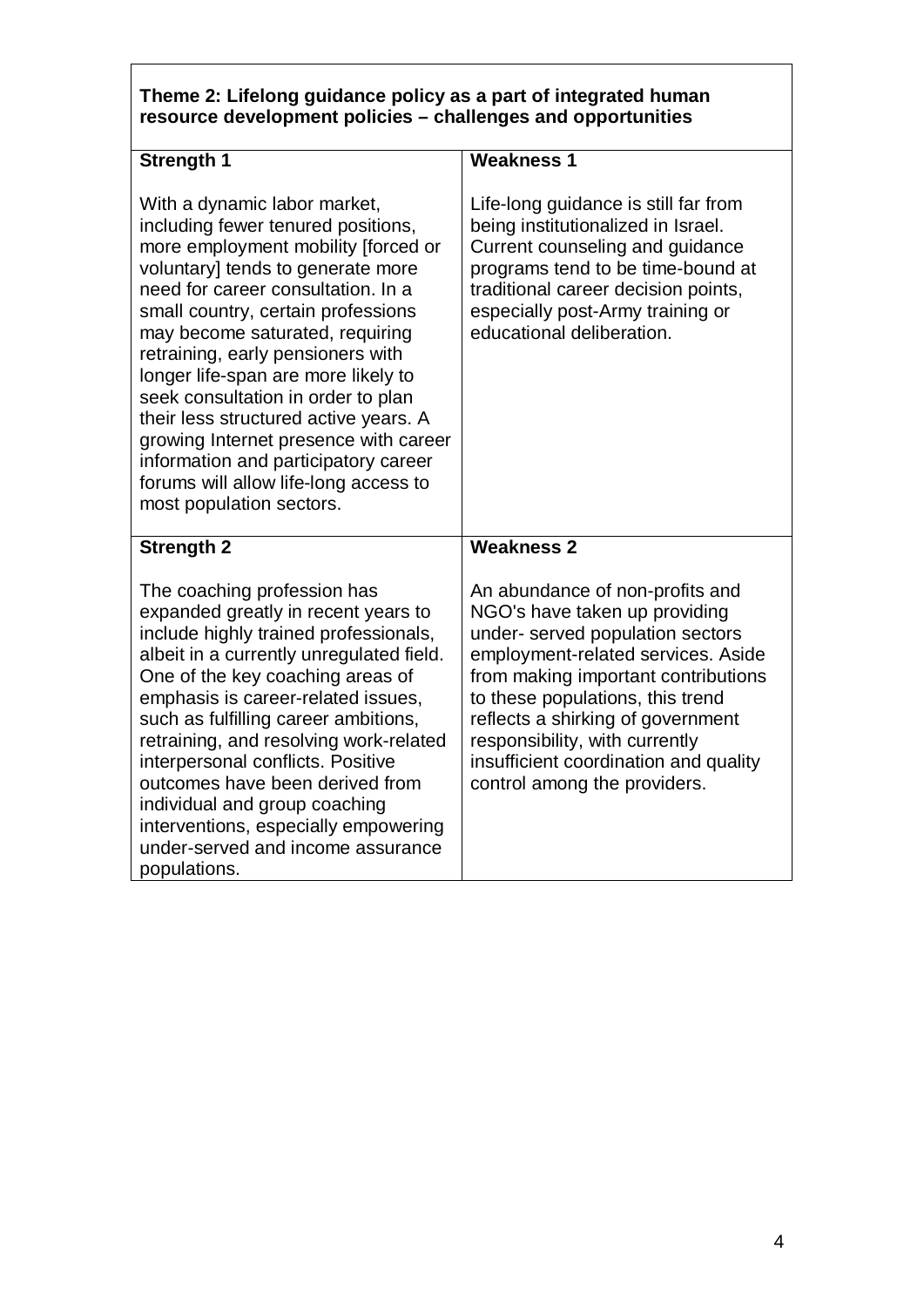# **Theme 3: The changing world and the changing role of career guidance – skills and competencies for lifelong guidance practitioners**

| <b>Strength 1</b>                                                                                                                                                                                    | <b>Weakness 1</b>                                                                                                                                                                                                            |  |  |  |
|------------------------------------------------------------------------------------------------------------------------------------------------------------------------------------------------------|------------------------------------------------------------------------------------------------------------------------------------------------------------------------------------------------------------------------------|--|--|--|
| With the expansion of the ultra-<br>orthodox Jewish participation in the<br>workforce, school counselors and<br>career counselors from that sector<br>are being formally trained in recent<br>years. | There is a need for expanded formal<br>and informal career and employment<br>counselor training to include career<br>challenges such as working with a<br>multi-cultural clientele, ADHD and<br>learning disabled clientele. |  |  |  |
| <b>Strength 2</b>                                                                                                                                                                                    | <b>Weakness 2</b>                                                                                                                                                                                                            |  |  |  |
| Increasingly widespread Internet<br>access to career information and<br>other tools to advance career and<br>employment decisions.                                                                   | Currently inadequate lifelong career<br>awareness and lack of long term<br>planning in general. Need for<br>internalizing dynamic concepts of<br>employability among working<br>populations and among employers.             |  |  |  |

Г

| Theme 4: Evidence-based practice; evidence-based policies                                                                                                                                                                                                                                                                                                                                             |                                                                                                                                                                                                                                                                                                                                                                                                                                               |  |  |  |
|-------------------------------------------------------------------------------------------------------------------------------------------------------------------------------------------------------------------------------------------------------------------------------------------------------------------------------------------------------------------------------------------------------|-----------------------------------------------------------------------------------------------------------------------------------------------------------------------------------------------------------------------------------------------------------------------------------------------------------------------------------------------------------------------------------------------------------------------------------------------|--|--|--|
| <b>Strength 1</b>                                                                                                                                                                                                                                                                                                                                                                                     | <b>Weakness 1</b>                                                                                                                                                                                                                                                                                                                                                                                                                             |  |  |  |
| An NGO research facility has<br>engaged in follow-up evaluations of<br>the local welfare to work scheme that<br>operated recently for 3 years and<br>supplied significant data for future<br>planning. Other career empowerment<br>seed initiatives at the TEVET NGO<br>has required research follow-up on a<br>wide range of programming with<br>sectors not traditionally part of the<br>workforce. | Most large-scale guidance services<br>do not have systematic follow-up<br>mechanism to assess effectiveness.<br>In order to justify government<br>expenditures on career guidance,<br>proper multi-measure effectiveness<br>criteria need to be determined and an<br>efficient evaluation mechanism,<br>perhaps Internet-based needs to be<br>activated. Client satisfaction can no<br>longer satisfy as the sole<br>effectiveness criterion. |  |  |  |
| <b>Strength 2</b>                                                                                                                                                                                                                                                                                                                                                                                     | <b>Weakness 2</b>                                                                                                                                                                                                                                                                                                                                                                                                                             |  |  |  |
| As outsourcing becomes a standard<br>service mode, more built-in<br>evaluations can be more easily<br>conducted: part of every grant can<br>now be allocated to career and<br>employment follow-up, with concrete<br>results a pre-condition for<br>remuneration.                                                                                                                                     | Long-term follow-up is not yet<br>available to determine short- and<br>long-term implications of training. For<br>instance what is the profile of the<br>ideal training candidate? How can<br>training accommodate a large<br>learning disabled population?                                                                                                                                                                                   |  |  |  |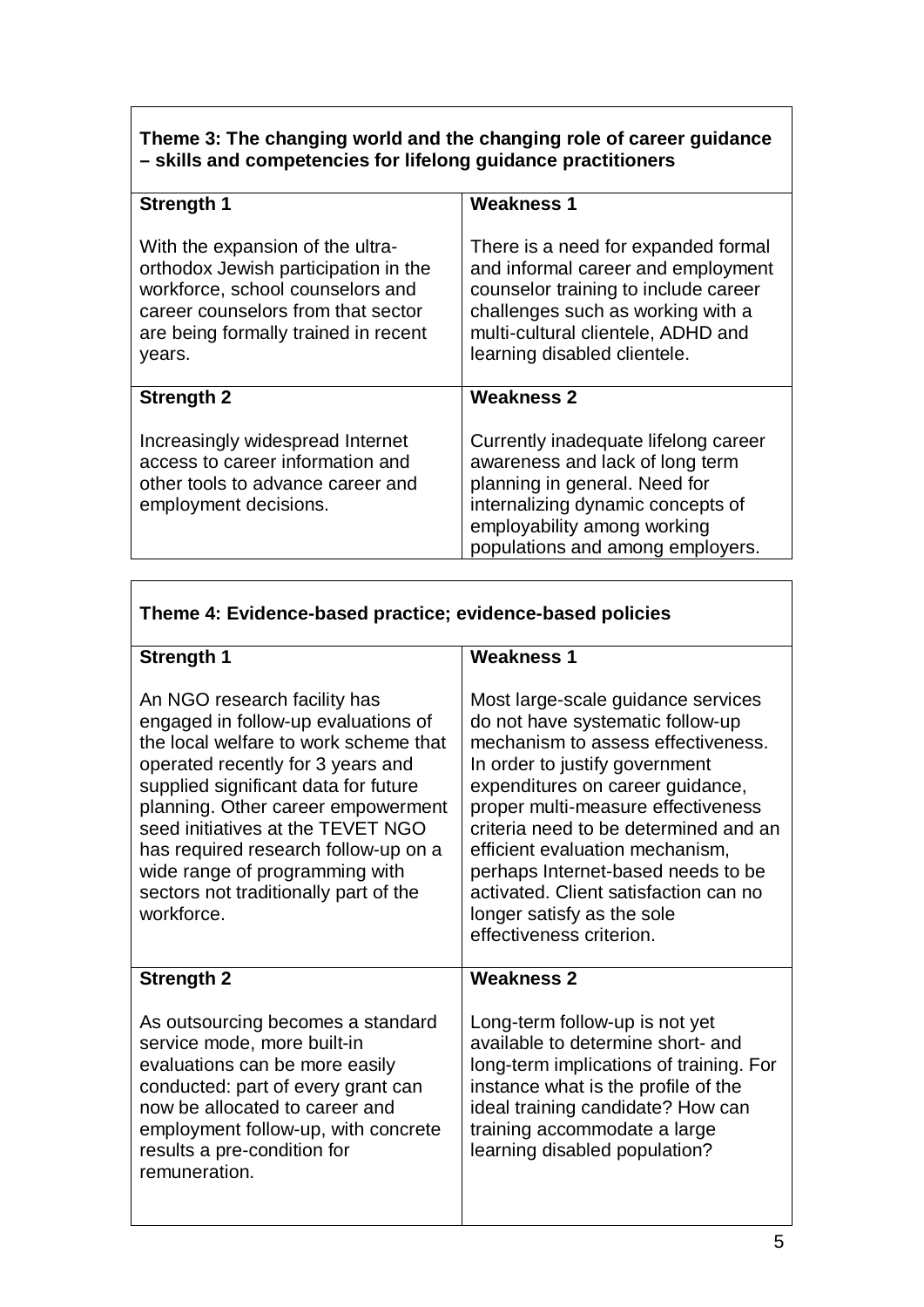| <b>Section 3</b>                                                                                                                   | Looking at the themes, prioritise them according to the most<br>important ones for your country team to explore further and<br>learn about at the symposium.<br>$(1 = most important - 4 = least important)$ |   |                |               |   |  |
|------------------------------------------------------------------------------------------------------------------------------------|--------------------------------------------------------------------------------------------------------------------------------------------------------------------------------------------------------------|---|----------------|---------------|---|--|
| Political, economic and social<br>changes and the changing role of<br>career guidance and career guidance<br>policies              |                                                                                                                                                                                                              | 1 | $\overline{2}$ | Priority      | 4 |  |
| Lifelong guidance policy as a part of<br>integrated human resource<br>development policies - challenges<br>and opportunities       |                                                                                                                                                                                                              |   | $\mathcal{P}$  | Priority<br>3 |   |  |
| The changing world and the changing<br>role of career guidance – skills and<br>competencies for lifelong guidance<br>practitioners |                                                                                                                                                                                                              |   | $2 \Box$       | Priority<br>3 | 4 |  |
| based policies                                                                                                                     | Evidence-based practice; evidence-                                                                                                                                                                           |   | $\mathcal{P}$  | Priority<br>3 | 4 |  |

**Section 4 Thinking about the themes, describe up to three high-level key public policy and/or practice initiatives currently being advanced or considered in your country (write no more than 100 words on each). If it is possible, please say to which of the themes each initiative is most closely linked.**

## **High-level key public policy/practice initiative 1**

In light of Israel's relatively low overall participation in the national labor market, several population groups have been targeted and national funds have been granted for initiatives to empower and enhance their employability [vocational training programs and higher education] and their employment status: especially ultra-orthodox Jews, Arab women.

**Linked most closely to Theme 1.**

## **High-level key public policy/practice initiative 2**

Legislative initiatives have been passed to allow handicapped populations more and better quality access to the labor market. For example, learning disabled candidates will be allotted the recommended adaptations to testing situations in vocational training and in higher education. Work situations will be more accommodating to various handicapped workers. Current efforts are aimed at enforcing passed legislation.

## **Linked most closely to Theme: 1**

#### **High-level key public policy/practice initiative 3**

Job maintenance and advancement – In several NGO initiatives based on a work-first principle, new formulae are being explored that would lead to career advancement, one avenue which aims to help pull workers out from below the poverty line.

**Linked most closely to Theme 2.**